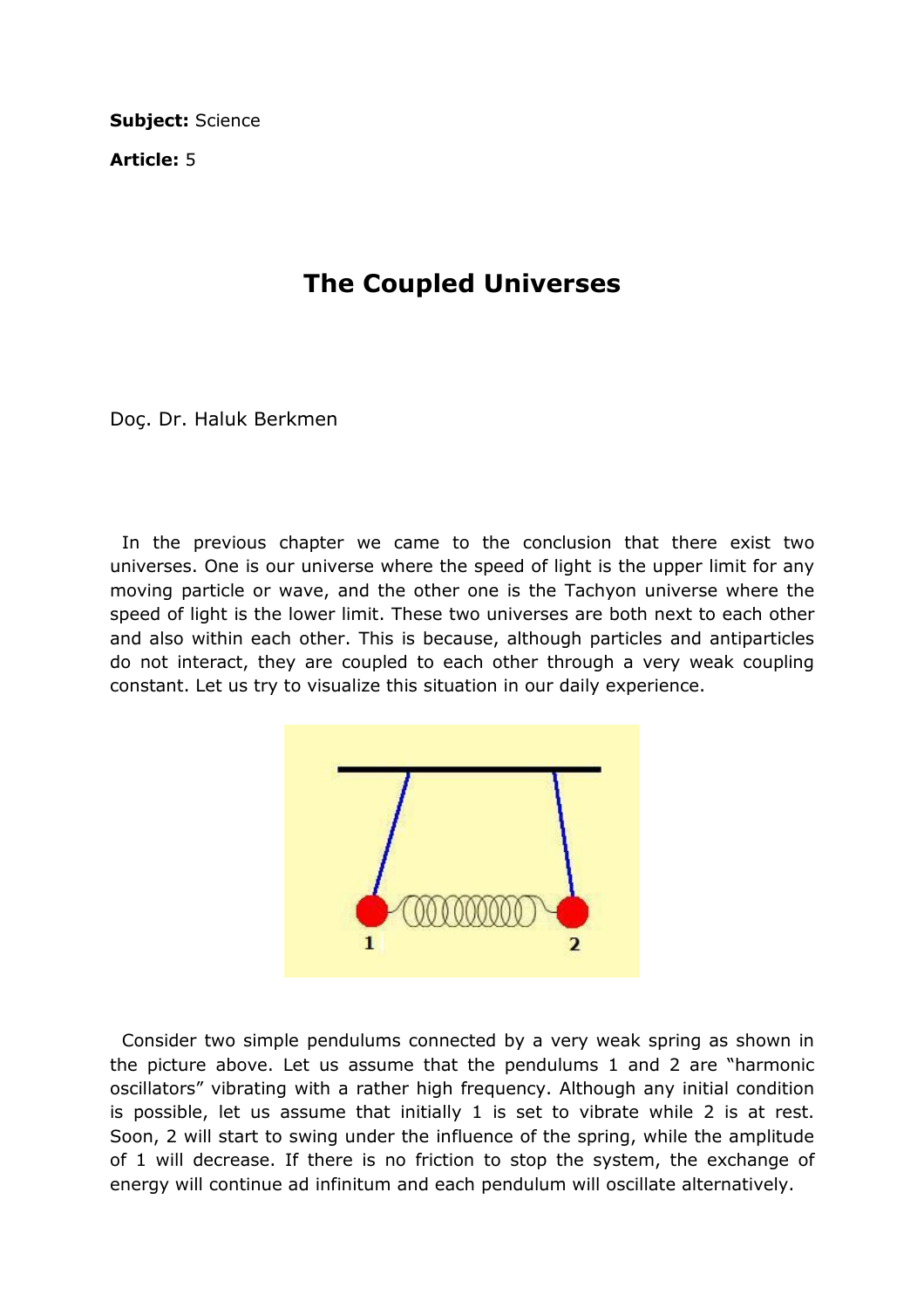Below we see how these coupled vibrations of the pendulums (harmonic oscillators) will alternate in time.



 The harmonic oscillators are not independent and cannot oscillate by themselves. They need each other for sustained vibration, but cannot touch each other. If they touch or knock to each other, the spontaneous collision will stop the vibrations immediately. This is why particles and antiparticles cannot touch each other. Their annihilation into a couple of photons means that they approached their boundary which is the speed of light (see the graph in the previous chapter 4-Particles and Antiparticles).

 We are now able to grasp why the two universes are both separate as well as within each other. The particles and antiparticles are weakly coupled but they vibrate within their own separate energy field. Since the energy of these harmonic oscillators is quantized they can only vibrate in certain well defined frequencies. Each definite frequency corresponds to a discrete energy level, hence a discrete mass. In the micro scale the vibrating wave packet behaves like a localized particle as shown below. In fact all matter in our universe is both a wave as well as a particle. Depending on our setup we can observe the local energy condensation either as a wave or as a particle. Each wave packet has a certain extension in space. This extension, shown as x, can be considered as a normal mode of vibration of the quantized energy field.



 The normal modes of vibration of the quantized (discrete) energy field are similar to the energy levels of an atom. The electrons of any atom revolve around the nucleus in well defined orbits. Each orbit is quantized and the electrons do not jump

from one orbit to the other under normal conditions. This is because the electron is also a wave that has a definite frequency depending in the orbit it has settled. Below we see on the left a model of an atom and on the right the discrete energy levels. If the atom is exited by an external agent, the electron will jump from one